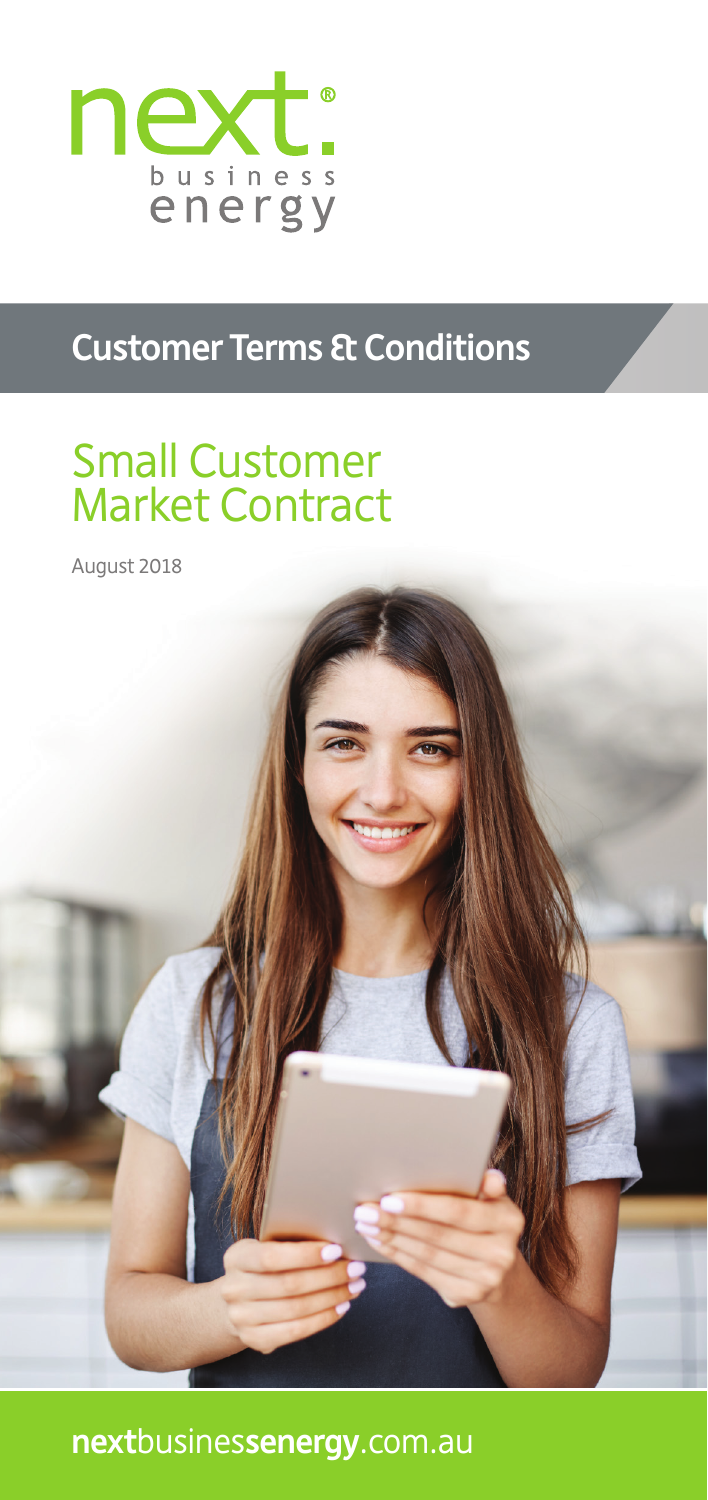# **1. Introduction**

- 1.1 This is a market contract for small business customers and residential customers.
- 1.2 This contract covers the sale and supply of electricity to you (the customer, referred to in this contact as "you" or "your") at your premises by us, Next Business Energy (ABN 91 167 937 555, referred to in this contract as "us", "we" or "our".). This contract sets out all rights and obligations of both parties and sets out how we will comply with applicable laws as an electricity retailer.

## **2. Commencement of this contract**

- 2.1 This contract commences on the date that you accept our offer to sell electricity to you, either verbally or in writing, if:
	- (a) you have accepted our offer within any applicable timeframes, and
	- (b) you have met any preconditions for supply (see clause 3).

## **3. Preconditions for supply of electricity**

- 3.1 This contract includes preconditions for supply which include:
	- (a) that you have provided any information requested by us to assess your creditworthiness and we have made an assessment of your creditworthiness,
	- (b) that your premises are connected to the network; and
	- (c) that all electricity meters are installed at the premises and there is safe and unobstructed access to the electricity meters.

# **4. Cooling off period**

4.1 You are entitled to a cooling off period of ten business days. The cooling off period starts from the date that you receive your welcome pack from us. Your cooling off rights can be exercised by notifying us verbally or in writing that you do not wish to proceed with the contract. Under limited circumstances, you may be entitled to longer cooling off period under the Australian Consumer Law. If you cancel after your cooling off period, exit fees may apply as per your customer agreement.

#### **5. Supply start date and minimum supply period**

- 5.1 The supply start date of this contract is the date that your electricity supply is successfully transferred to us from your previous retailer.
- 5.2 By entering this contract, you have provided your consent for us to terminate any contract for the sale and supply of electricity with your previous retailer and transfer supply to us.

5.3 For premises which have not been the subject of a contract with another retailer, the supply start date of this contract is the date which you accept our offer to sell electricity to you at these premises.

# **6. End of the minimum supply period**

- 6.1 If your contract has a minimum supply period, we will contact you in writing at least 20 days prior to, but not more than 40 days from, the end of the minimum supply period.
- 6.2 We will inform you of your options in writing and may offer to extend the term of this contract after the minimum supply period.
- 6.3 If we offer to extend the term of this contract at the end of the minimum supply period, we will provide you a renewal offer which will stipulate all terms and conditions and electricity charges to you in writing.
- 6.4 If this contract expires without any agreed extension, we will still supply electricity to you under the terms set out in our renewal offer until you tell us otherwise.

# **7. Termination of this contract**

- 7.1 This contract may be terminated:
	- a) in writing by you to us, with ten business days' notice ten business days after you notify us, or
	- b) by agreement between you and us on the mutually agreed date for termination, or
	- c) if you enter a contract with another electricity retailer for sale and supply of electricity at your premises – on the date that your new retailer becomes the financially responsible market participant for the premises, or
	- d) if a different customer commences buying electricity at the premises, on the date that the new customer enters a contract with us.
	- e) if an insolvency event occurs immediately.

# **8. Your obligations to us**

- 8.1 Under this contract, you have obligations to us which include:
	- (a) to provide us with accurate information which is not intended to mislead or deceive us,
	- (b) to update us with changes in your information (including business name, address, phone number, email address and any other relevant information) in a timely manner,
	- (c) to provide us with safe and unhindered access to your meter for meter readings,
	- (d) to inform us if any person residing at your premises requires life support equipment, and to provide us with written confirmation, and
	- (e) to pay bills issued by us, by the due date.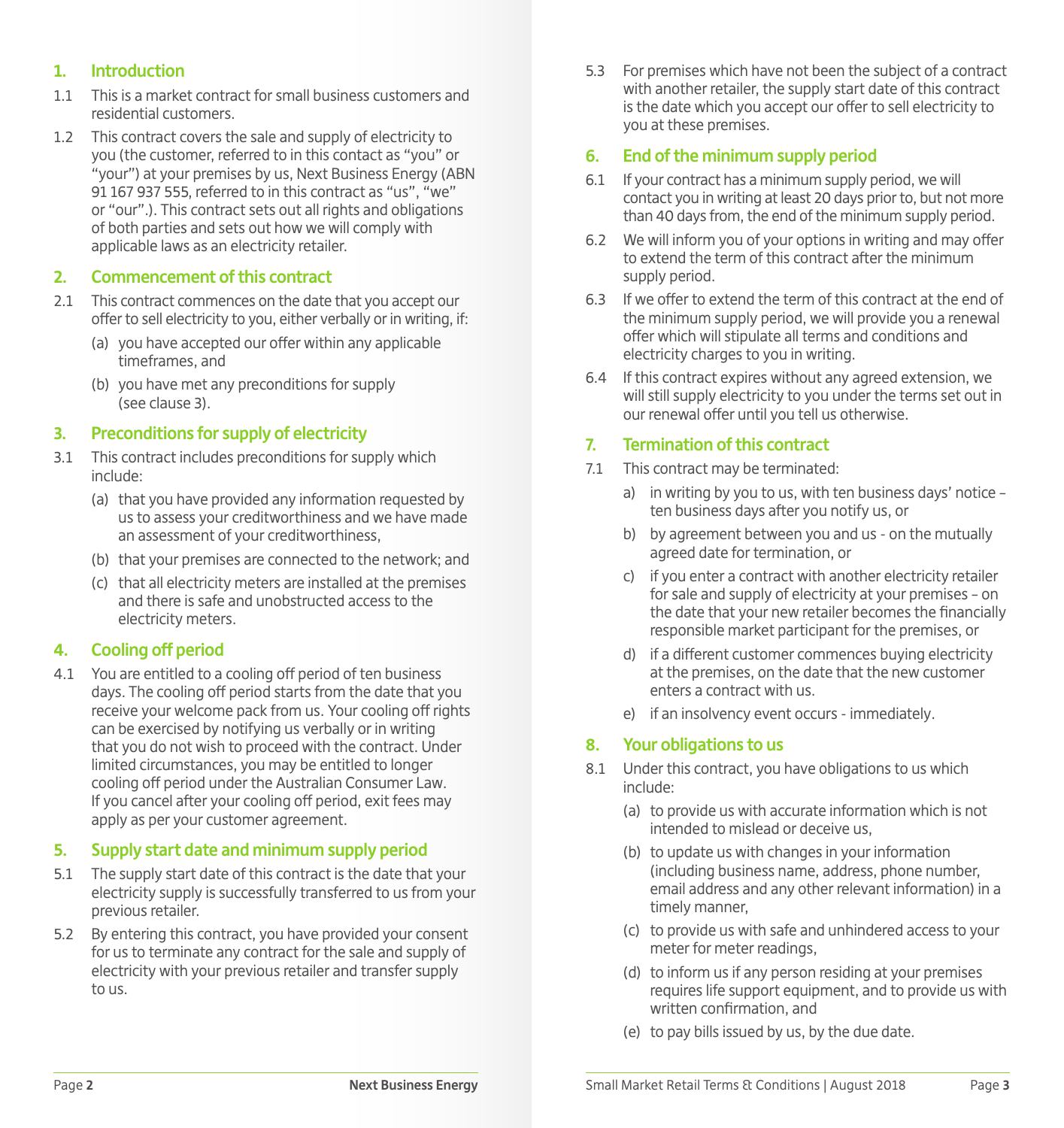# **9. Vacation of premises**

- 9.1 If you are vacating your premises, you must notify us of the date which you intend to vacate (or did vacate) and provide us a forwarding address for your final bill.
- 9.2 We will use our best endeavours to arrange for a final meter read on the date you vacate (or as soon as possible thereafter if we cannot access your meter).
- 9.3 You may incur special meter read fess, disconnection fees or other fees as charged by your distributor.
- 9.4 You acknowledge that you are liable for electricity charges at your premises until the date that we can successfully take a final meter reading at your premises.
- 9.5 You may not be liable to pay for electricity under clause  $9.4$  if:
	- (a) if you were evicted or otherwise forced to vacate the premises and you can provide evidence of such eviction or forced vacation,
	- (b) if we enter a new contract with another customer for the premises, or
	- (c) if the electricity supply at the premises transfers to another retailer.

#### **10. Our liability**

- 10.1 The quality and reliability of your electricity supply is subject to a variety of factors that are beyond our control as your retailer, including accidents, emergencies, weather conditions, vandalism, system volatility and the acts of other persons (such as your distributor), including at the direction of a relevant authority.
- 10.2 To the extent permitted by law, we give no condition, warranty or undertaking, and we make no representation to you, about the condition or suitability of electricity, its quality, fitness for purpose or safety, other than those set out in this contract.
- 10.3 Unless we have acted in bad faith or negligently, we are not liable for any loss or damage you suffer because of the total or partial failure to supply electricity to your premises, which includes any loss or damage you suffer because of the defective supply of electricity.

#### **11. Electricity charges**

- 11.1 Your electricity charges are set out in your customer agreement with us.
- 11.2 If you have accessed a fully variable contract with us, from time to time, we may vary your electricity charges to reflect:
	- (a) regulatory compliance requirements, metering charges, meter data charges, service charges, loss factors or charges resulting from the operation of the National Electricity Market (NEM),
- (b) changes in the Consumer Price Index (CPI),
- (c) changes in regulated distribution use of system charges, including the introduction of any time of use or flexible pricing distribution network charges or tariffs,
- (d) any changes to the cost of complying with environmental schemes and in any costs arising out of any other regulatory requirements or changes to those regulatory requirements, or
- (e) changes in your energy consumption which result in you no longer eligible for the particular retail tariff you are on (if your tariff changes during a billing cycle, we will calculate your next bill on a proportionate basis).
- 11.3 If you have accessed a fixed price contract with us, from time to time, we may vary your electricity charges to reflect:
	- (a) changes in regulated distribution use of system charges, including the introduction of any time of use or flexible pricing distribution network charges or tariffs, and
	- (b) any changes in the cost to us in complying with environmental schemes and in any costs arising out of any other regulatory requirements or changes to those regulatory requirements.
- 11.4 If we vary your electricity charges, we will give you in writing, before the variation takes effect. For Queensland customers, this notice will be provided ten business days before the variation takes effect.
- 11.5 Multiple premises.
- 11.6 This contract may apply to more than one premises which are controlled or owned by you.
- 11.7 You may request that one or more additional premises be added to this contract (roll in sites). We will advise you verbally or in writing of our decision to allow roll in sites under this contract.
- 11.8 The electricity charges applicable to roll in sites may be different from electricity charges contained in your original customer agreement for your premises, depending on the location of the roll in sites.
- 11.9 We may agree to the removal of premise under the contract (roll out sites). No penalty applies for roll out sites where:
	- (a) The consumption of electricity at the roll out site on a monthly basis represents no more than ten per cent of the average monthly consumption of all premises under this contract (including those that are removed).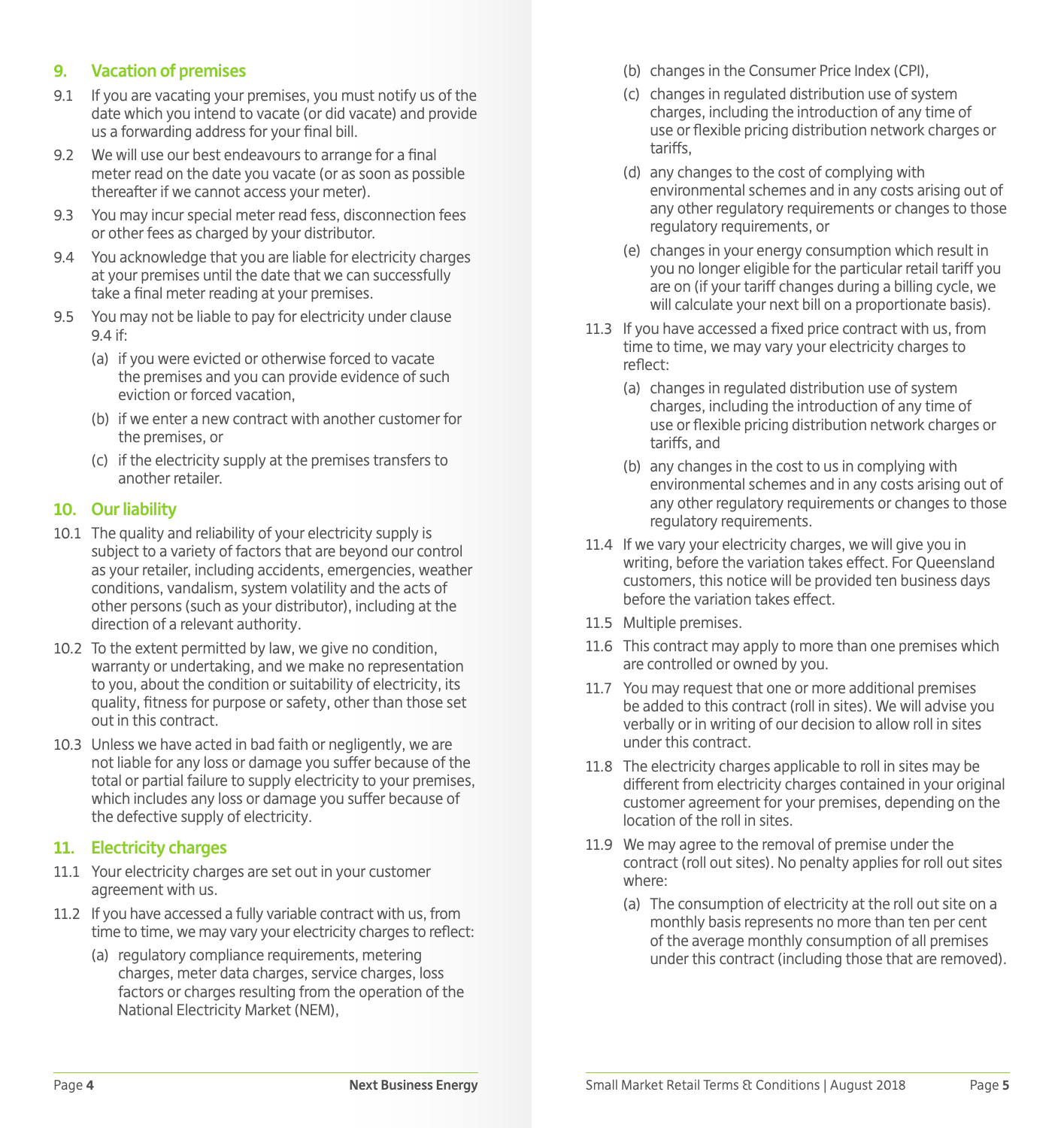#### **12. Bills**

- 12.1 We will issue your bills via email unless you have elected to receive your bills via mail (a fee applies for bills sent via mail).
- 12.2 Bills will contain all information required by applicable laws.
- 12.3 You will be billed monthly as per your customer agreement unless otherwise agreed between you and us.
- 12.4 Your bill is due by the due date, which will be no less than 13 days from the date the bill is issued.
- 12.5 Upon request, we must give you information about your billing history for the previous two years free of charge. We may charge you if we have already given you this information in the previous 12 months, or if you require information going back more than two years.

#### **13. Bill calculations and meter access**

- 13.1 Your bills are calculated based on the electricity charges provided in your customer agreement, and the amount of electricity consumed at your premises during the billing cycle.
- 13.2 Your bill may also include additional fees, for example, disconnection and reconnection fees from your distributor or other additional retail charges.
- 13.3 The electricity consumed at your premises is obtained by reading your electricity meter. We may estimate the amount of electricity consumed at your premises if your electricity meter cannot be read, if your metering data is not obtained or if you otherwise consent.
- 13.4 If we estimate the amount of energy consumed at your premises, we will state this on your bill and adjust for the different between the estimate and actual consumption when your electricity meter is later read.
- 13.5 If the meter has not been read due to your action or omission, and you request us to replace the estimated bill with a bill based on an actual reading of the meter, we may charge you any cost we incur in doing so.
- 13.6 You must allow safe and unhindered access to your premises for the purposes of reading and maintaining electricity meters, and you must advise us immediately if you become aware of a potential safety hazard at your premises.
- 13.7 You acknowledge that your meter may be upgraded, altered or replaced in line with applicable laws.
- 13.8 You acknowledge that if we arrange for an upgrade, alteration or replacement of your meter, you may be liable for costs associated with any upgrade, alteration or replacement.
- 13.9 We will notify you of any requirement to upgrade, alter or replace your meter, and any associated costs.
- 13.10By entering into this contract, you have consented to any required meter upgrade, alteration or replacement, and have waived your right to opt out.

#### **14. Bill reviews**

- 14.1 You are entitled to request a review of your bill, and we will undertake a review in accordance with our standard complaints and disputes resolution policy.
- 14.2 If you request, we must arrange for a check of the meter at your premises, or metering data, or for a test of the meter in reviewing the bill.
- 14.3 If the meter or metering data proves to be faulty or incorrect, we will not charge you for the meter test or must reimburse you for any amount paid in advance. If not fault is found, we may pass on any meter read costs to you.

#### **15. Paying your bill**

- 15.1 You must pay the amount shown on each bill by the due date. If you have disputed a bill with us, you must pay the undisputed portion of the bill.
- 15.2 Where permitted by applicable laws, you may also be charged merchant fees for credit card usage or other banking fees incurred by us (for example, dishonored transaction fees).
- 15.3 We may also charge the reasonable cost of collecting payments that are overdue, including merchant transaction fees, any dishonoured payment fees and any credit collection costs including those incurred by referring unpaid amounts to a credit agency or to legal proceedings.

#### **16. Reminder notices**

16.1 If you have not paid your bill by the due date, we will send you one reminder notice as required by applicable laws.

# **17. Payment difficulties**

17.1 If you have difficulties paying your bill, you should contact us as soon as possible so that we can provide you with information about assistance, including access to our customer hardship program (for residential customers) or payment extensions or instalment plans (for business customers).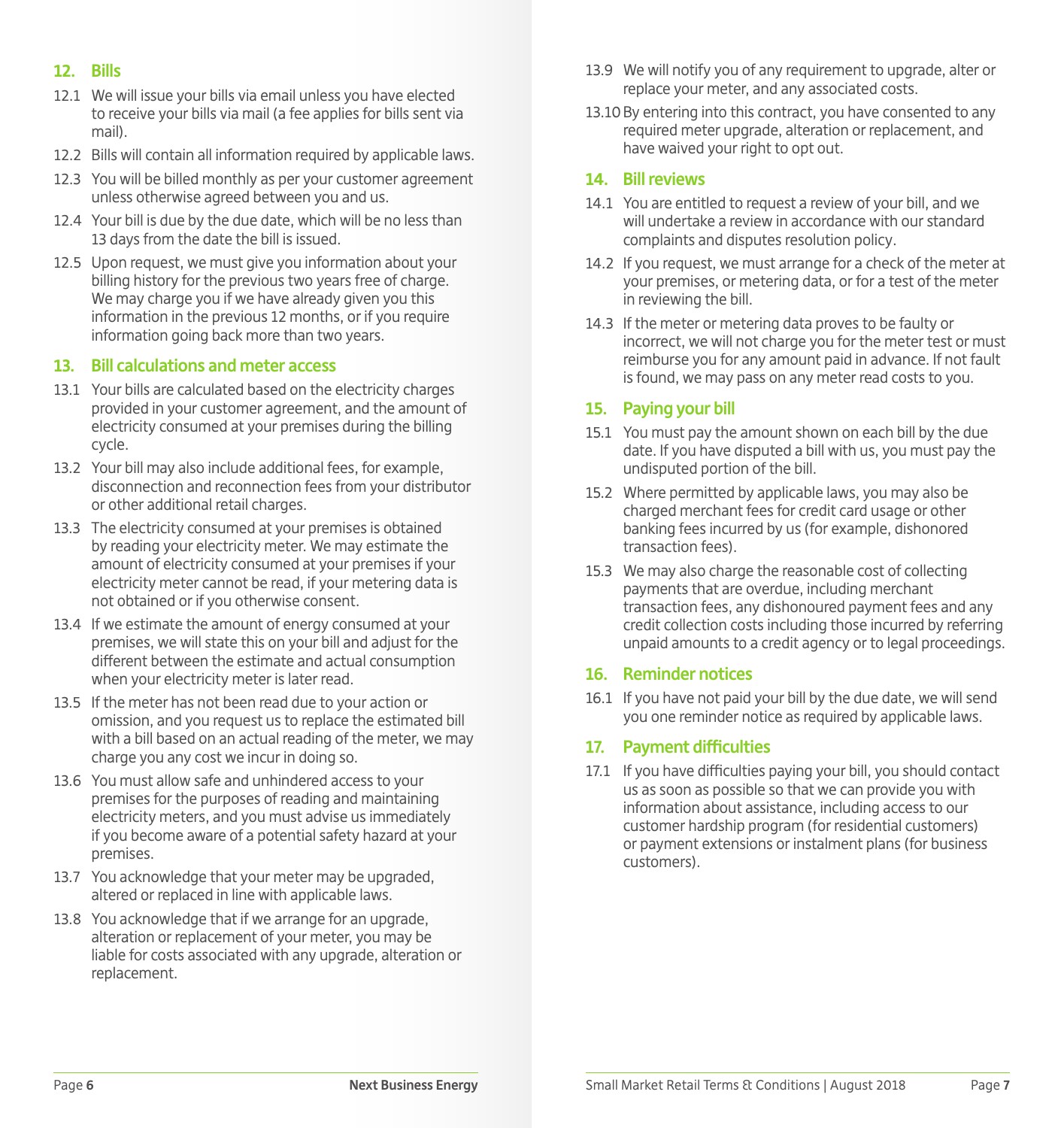# **18. Creditworthiness**

- 18.1 We may seek to undertake a credit check on you, using any information we are permitted by law to use to establish your creditworthiness.
- 18.2 You consent to us disclosing your information to a credit reporting agency to obtain a consumer credit report about you, if you have applied for consumer or commercial credit.
- 18.3 If we incur any legal or other costs in recovering debt from you, we will pass those costs on to you.
- 18.4 We may lodge a credit default listing against you, if:
	- a) we have notified you in writing that we intend to do so; and
	- b) more than 60 days has lapsed since the due date for any outstanding amounts.

#### **19. Security deposit**

- 19.1 We may require a security deposit from you as permitted under applicable laws.
- 19.2 If a security deposit is taken, we will pay you interest on the security deposit at the bank bill rate and in accordance with the applicable laws.
- 19.3 A security deposit will only be used by us to offset any amounts owing by you to us in accordance with the applicable laws.

# **20. Undercharging**

- 20.1 If we have undercharged you, we may recover the undercharged amount from you. We will not charge interest on the undercharged amount and will offer you time to pay the undercharged amount in instalments over the same period during which you were undercharged (if less than 12 months), or otherwise 12 months.
- 20.2 The maximum amount we can recover from you is limited to the amount that has been undercharged in the 9 months immediately before we notify you, unless the undercharge is your fault, or results from your unlawful act or omission.

#### **21. Overcharging**

- 21.1 If we have overcharged you by less than \$50 we will credit that amount to your next bill.
- 21.2 If we have overcharged you by more than \$50, we must inform you within ten business days of becoming aware of the overcharge.
- 21.3 We will credit the amount to your next bill unless you direct us otherwise.
- 21.4 If you have stopped buying energy from us, we will use our best endeavours to pay the overcharged amount to you within ten business days.

21.5 If you have been overcharged because of your own fault or unlawful act or omission, we may limit the amount we credit or pay you to the amount you were overcharged in the last 12 months.

# **22. Disconnection of electricity supply**

- 22.1 We may arrange for the disconnection of electricity at your premises if:
	- (a) you do not pay your bill by the pay-by date, or
	- (b) you do not give access to your premises to read a meter (where relevant) for three consecutive meter reads; or
	- (c) refuse, when required, to provide acceptable identification (if you are a new customer), or
	- (d) there has been illegal consumption of electricity at the premises, or
	- (e) we are otherwise entitled or required to do so by law, or
	- (f) you have requested us to do so.
- 22.2 Before arranging for disconnection of electricity of your premises, we will issue reminder notices and disconnection warning notices as required by applicable laws.
- 22.3 If you have a remotely read meter, disconnection of the supply of electricity to your premises may occur remotely.
- 22.4 Your premises may also be disconnected by the distributor at any time for other reasons, for example, during emergencies or for health and safety reasons.

# **23. Where disconnection of electricity supply is prohibited**

- 23.1 As required by applicable laws, we will not disconnect your electricity supply:
	- (a) on a business day before 8.00am or after 3.00pm,
	- (b) on a Friday or the day before a public holiday,
	- (c) on a weekend or a public holiday,
	- (d) on the days between 20 December and 31 December (both inclusive) in any year,
	- (e) if your premises are in South Australia, New South Wales or Queensland and you are being disconnected for non-payment, during an extreme weather event, or
	- (f) if you are a residential hardship customer and meeting the conditions of our hardship program or are an instalment plan customer meeting the agreed conditions of your instalment plan.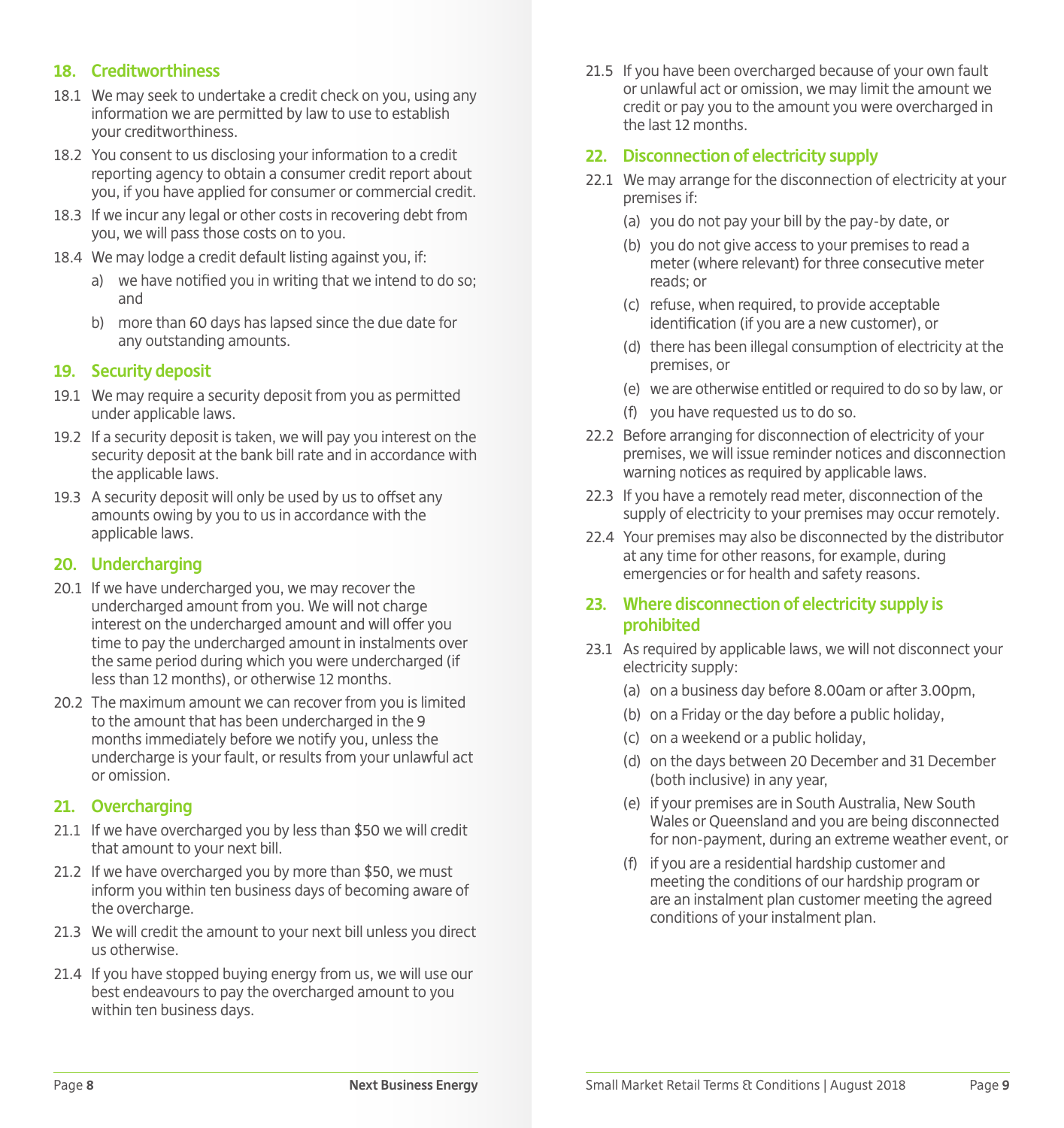# **24. Reconnection**

- 24.1 We must arrange for reconnection of your premises if, within ten business days of your premises being disconnected you ask us to arrange for reconnection of your premises (only if you have rectified the matter that led to the disconnection; and have paid any reconnection charges).
- 24.2 We may terminate this contract ten business days following disconnection if you do not meet the requirements in clause 25.1.

#### **25. Notices**

25.1 All notices under this contract will be sent in writing and via email unless otherwise agreed or stipulated.

# **26. Force Majeure**

- 26.1 If you or we cannot meet an obligation under this contract because of a force majeure event, that obligation is suspended to the extent it is affected by the force majeure event for the duration of the force majeure event.
- 26.2 Obligations on your or us to pay money are not suspended by a force majeure event.
- 26.3 The affected party must use its best endeavours to give the other party prompt notice of the force majeure event including an estimate of its likely duration, the extent to which the affected party's obligations are affected and the steps being taken to remove, overcome or minimise those effects.
- 26.4 If the effects of a force majeure event are widespread, we will be deemed to have given prompt notice if we make the necessary information available by way of a 24-hour telephone service within 30 minutes of being advised of the event or otherwise as soon as practicable.

# **27. Applicable law**

27.1 This contract will be governed by, and construed in accordance with, the laws of the State in which the premises is located. Where this contract covers multiple premises, the contract will be governed by, and construed in accordance with, the laws of Victoria.

#### **28. Privacy**

28.1 We will comply with all relevant privacy legislation in relation to your personal information. Our privacy policy is available on our website. If you have any questions, you can contact our privacy officer at via email (info@ nextbusinessenergy.com.au) or phone (1300 466 398). Our privacy policy is updated from time to time.

# **29. Complaints**

- 29.1 If you have a query, complaint or dispute associate, you may contact us at any time via email (info@ nextbusinessenergy.com.au) or phone (1300 466 398), and we will handle any complaints and disputes in accordance with our standard complaints and dispute resolution procedures which are available on our website and can be provided to you at no cost.
- 29.2 If you are not satisfied with the outcome of your complaint or dispute, you can contact the Energy Ombudsman in your state.

## **30. Retailer of last resort**

30.1 If we are no longer entitled by law to sell electricity to you due to a retailer of last resort event occurring in relation to us, we will provide all relevant information (including your name, billing address and metering identifier) to the entity appointed as the relevant designated retailer for the event and this contract will come to an end. You will automatically become party to a new electricity contract with the designated retailer.

## **31. Amendments to this contract**

31.1 We may make reasonable amendments to the terms of this contract from time to time and in accordance with applicable laws and will provide you with at least 20 business days' notice of any amendments.

#### **32. General provisions and interpretation**

- 32.1 Some of our obligations under this contract may be carried out by another person at our direction. If someone else executes on obligation on our behalf, then we are taken to have complied with the obligation.
- 32.2 If a party to this contract is made up of more than one person, or a term is used in this contract to refer to more than one party.
- 32.3 A provision of this contract that is unenforceable or partly unenforceable is, where possible, severed to the extent necessary to make this contract enforceable.
- 32.4 A singular word includes the plural, and vice versa.
- 32.5 A reference to a person includes a reference to a company or other legal entity.
- 32.6 A reference to AEST is a reference to Australian Eastern Standard Time.